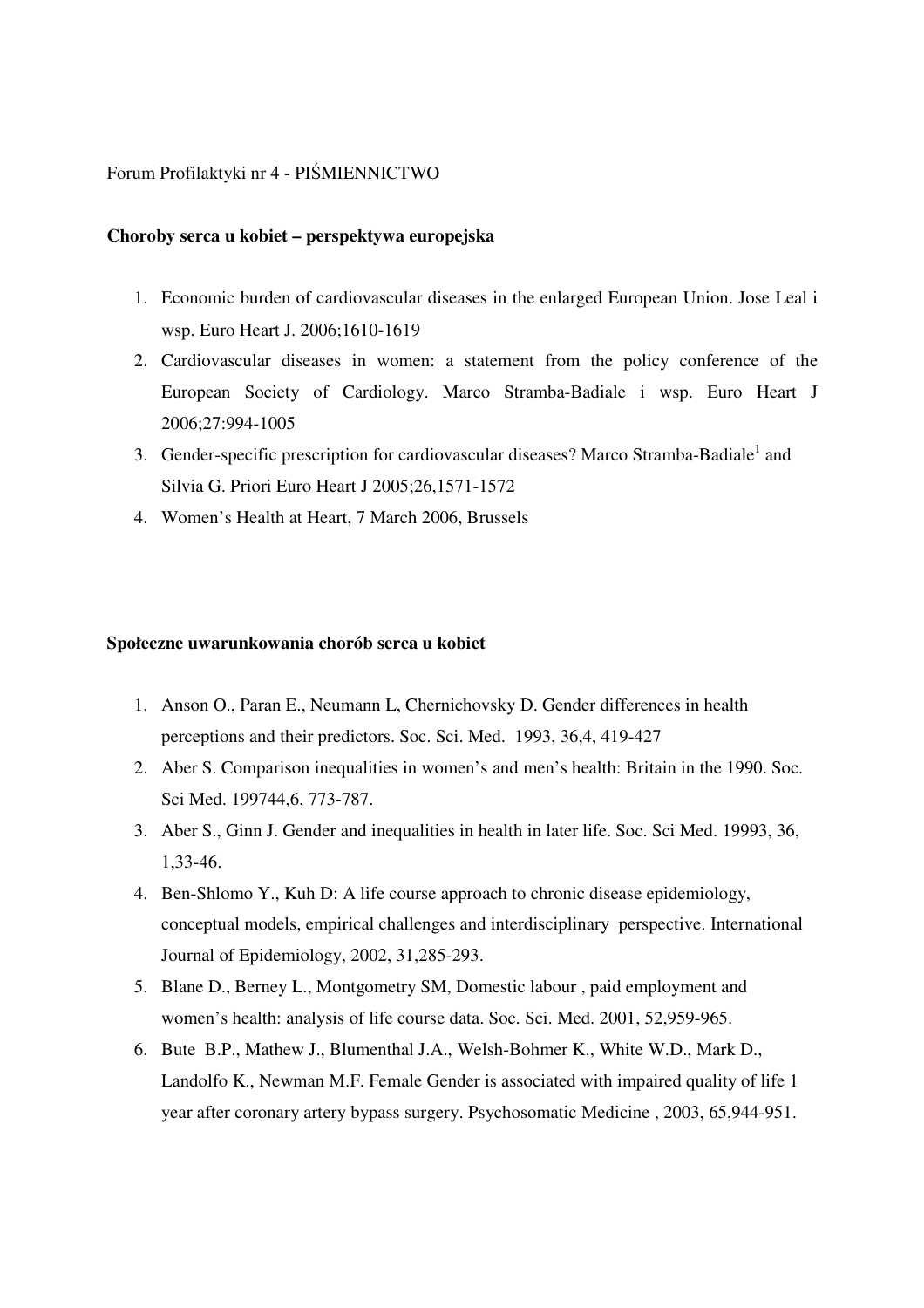- 7. Domański H. Nierówności płci w świadomości kobiet. Promocja Zdrowia . Nauki Społeczne i Medycyna, 1999, VI, 16,29-47.
- 8. Drygas W. Usprawnienie wczesnej diagnostyki i czynnej opieki nad osobami z ryzykiem rozwoju niedokrwiennej choroby serca. W: Monitoring oczekiwanych efektów realizacji Narodowego Programu Zdrowia 1996-2005. Red. Goryński P.,, Wojtyniak B., Kuszewski K. Ministerstwo Zdrowia PZH, Warszawa, 2005
- 9. Fenz W., Fogle B: Differences between male and female reactions to psychosocial and physical stressors: a review. Society, stress, disease. Oxford University Press, New York. Toronto, 1978.
- 10. Jaarsveld C.H.M. Sanderman R., Ranchor A.V. Ormel J., van Veldhuisen D.J. Kempen G.I.J.M: Gender specific changes in quality of life following cardiovascular disease: A prospective study. J. Clin. Epidemiol 2002, 55, 1105-1112
- 11. Macintyre S., Hunt K., Sweeting H. Gender differences in health: are things really as simply as they seem ? . Soc. Sci. Med. 1996, 42,4,617-624.
- 12. Ostrowska A. Płeć jako czynnik zróżnicowania zdrowia społeczeństwa. Promocja Zdrowia. Nauki Społeczne i Medycyna,1999,VI,16,48-67
- 13. Sobczak I. Starzenie się ludności w wieku produkcyjnym w Polsce. Liczba i struktura ludności w wieku produkcyjnym – mobilnym i niemobilnym. W: Proces starzenia się ludności – potrzeby i wyzwania. Red. Kowalewski J.T., Szukalski P. Łódż , 2002, 135- 150.
- 14. Steptoe A., Lundwall K., Cropley M. Gender, family structure and cardiovascular activity during the working day and evening. Soc. Sci. Med. 2000, 50,3, 531.
- 15. Titkow A. Historyczno-społeczne uwarunkowania tożsamości kobiet w Polsce. Promocja Zdrowia. Nauki Społeczne i Medycyna, 1999, VI,16, 11-28.
- 16. Titkow A. Stres i życie społeczne. Polskie doświadczenia. PWN. Warszawa, 1993, 273- 303 Rocznik Statystyczny , GUS 2004
- 17. Tobiasz- Adamczyk B. Cultural determinants of social position and health status of older women in Poland. w: Gender, health, and cultures. Networking for better future for women within an enlarged Europe. Ed. V. Lasch. W. Freitag. U. Sonntag. Kassel University Press, 2006 , 193-209.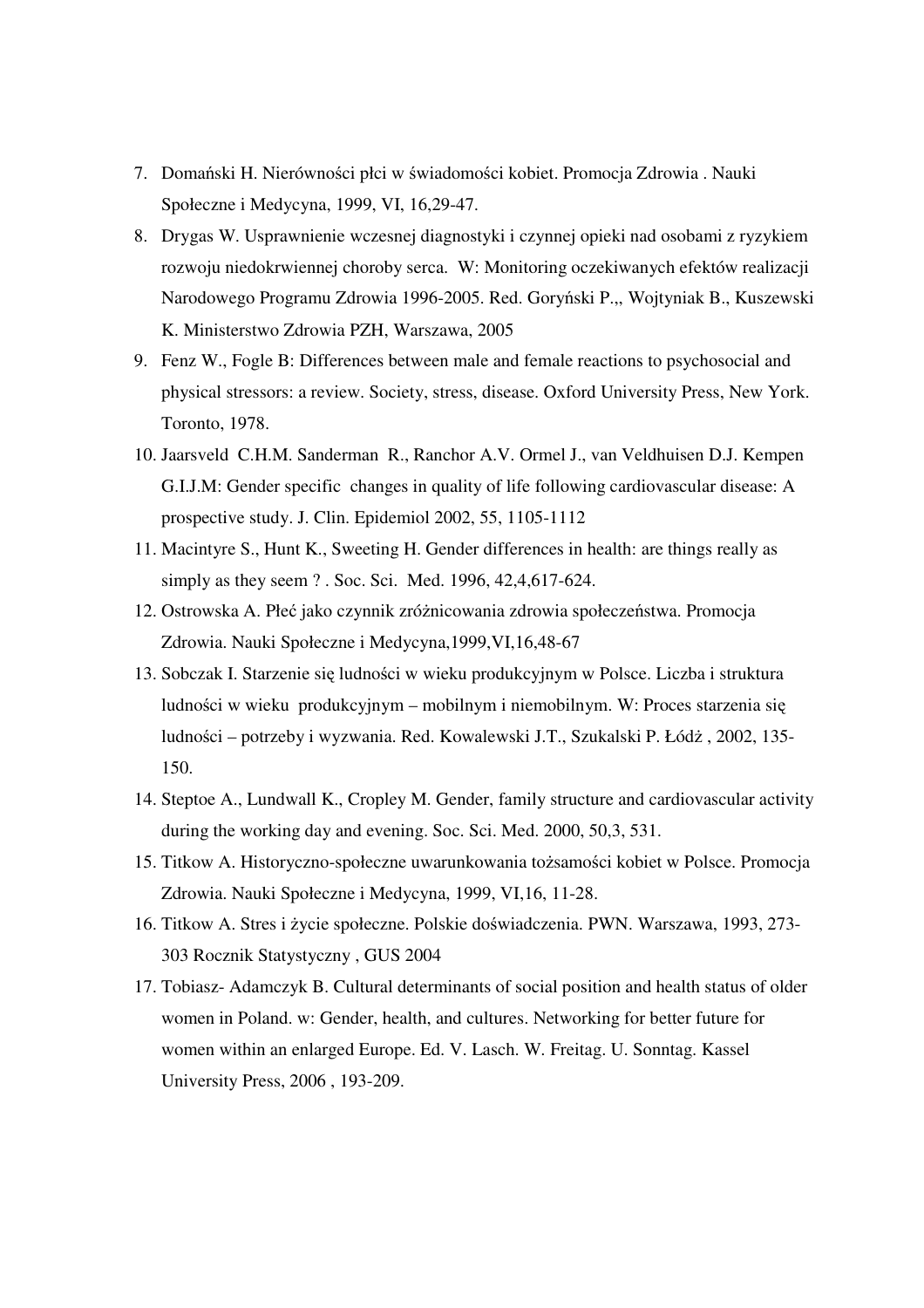- 18. Tobiasz- Adamczyk B., Brzyski P., Bajka J. Społeczne uwarunkowania jakości życia u progu wieku podeszłego. Uniwersytet Jagielloński 2004.
- 19. Verbrugge L.M. Gender health: an update on hypotheses and evidence. J. of Health and Social Behaviour, 1985, 26,156-182.
- 20. Warzywoda-Kruszyńska W. Rodzina w procesie przemian. W: Rodzina w zmieniającym się społeczeństwie polskim . Uniwersytet Łódzki, Łódż, 2004, 13-21.
- 21. Wojtyniak B. Oczekiwane korzyści zdrowotne realizacji Narodowego Programu Zdrowia.: Monitoring oczekiwanych efektów realizacji Narodowego Programu Zdrowia 1996-2005. Red. Goryński P, Wojtyniak B. Kuszewski K. Ministerstwo Zdrowia. PZH, Warszawa, 2005.
- 22. Wróblewska W. Women's health status in Poland in the transition to market economy. Soc. Sci Med. 2002,54.

#### **Epidemiologia czynników ryzyka u polskich kobiet**

- 1. Zdrojewski T., Bandosz P., Szpakowski P. i wsp.: Rozpowszechnienie głównych czynników ryzyka chorób układu sercowo-naczyniowego w Polsce. Wyniki badania NATPOL PLUS. Kardiol. Pol., 2004,61 (supl. IV), IV-5- IV-26
- 2. Dane uzyskane od Autorów badania NATPOL PLUS
- 3. Rywik S., Broda G., Piotrowski W., Gaździk D. I wsp.: Wieloośrodkowe Ogólnopolskie Badanie Stanu Zdrowia Ludności Program WOBASZ. Stan zdrowia populacji polskiej w wieku 20-74 lata w okresie 2003-2005. Podstawowe wyniki badania przekrojowego. Próba ogólnopolska. Instytut Kardiologii im. Prymasa Tysiąclecia Stefana Kardynała Wyszyńskiego, Warszawa, 2005
- 4. Sekuła W., Figurska K., Jutrowska I. I wsp.: Changes in the food consumption pattern during the political and economic transition in Poland and their nutritional and health implications. Pol. Popul. Rev., 2005, N 27, 141-158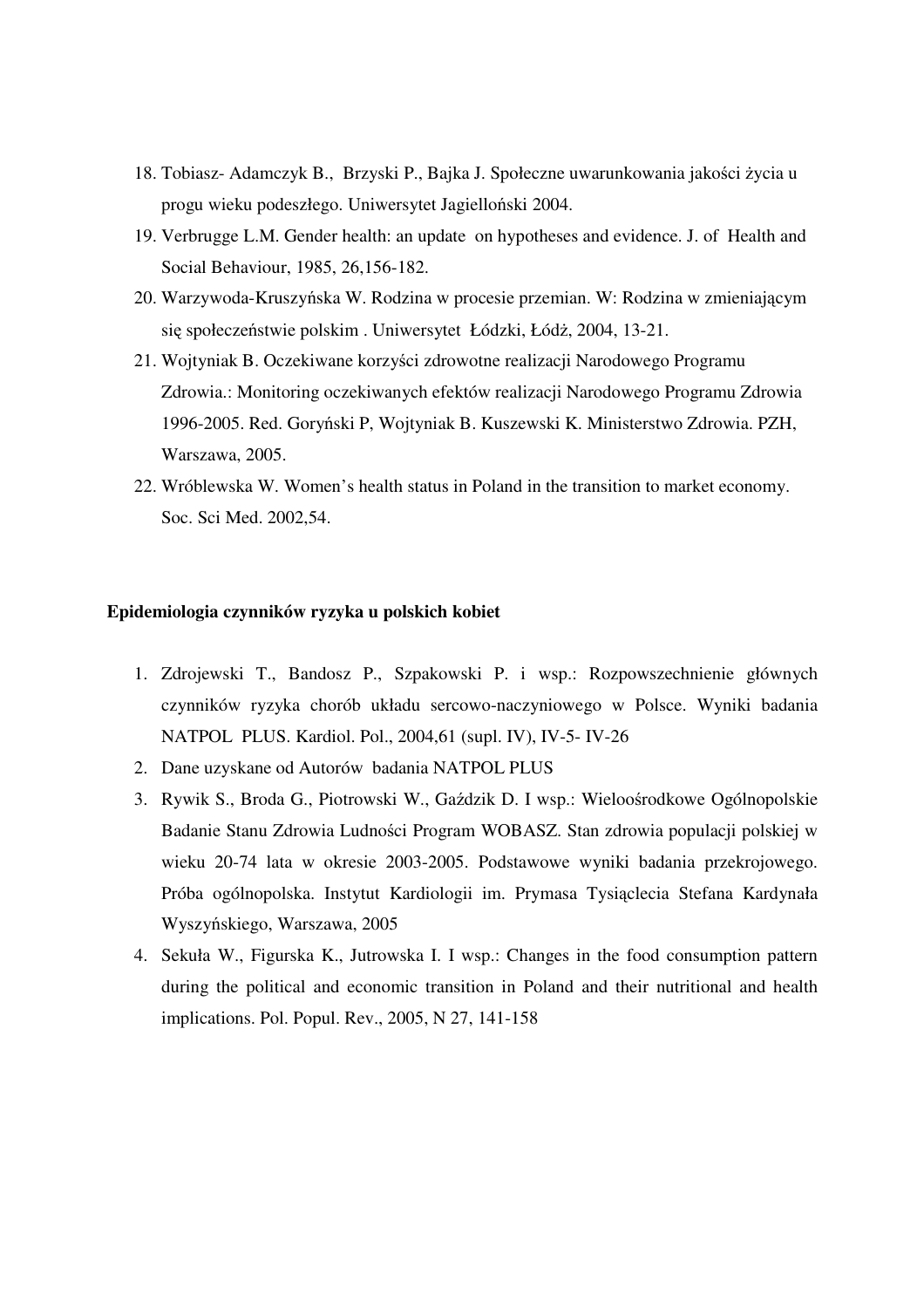# **Jak wyodr**ę**bni**ć **w**ś**ród kobiet grup**ę **o wysokim ryzyku chorób układu sercowo-naczyniowego?**

- 1. De S, Searles G, Haddad H. The prevalence of cardiac risk factors in woman 45 years of age or younger undergoing angiography for evoluation of undiagnosed chest pain. Can J Cardiol 2002;18:945-948.
- 2. Unger R.H.: Lipid overload and overflow: metabolic trauma and the metabolic syndrome. Trends Endocrinol Metab, 2003; 14:398-403
- 3. Cullen P. Evidence that triglycerides are an independent coronary heart disease risk factor. Am J Cardiol 2000;86:943-949.
- 4. Couillard, Bergeron N, Prud'homme D, et al. Gender difference in postprandial lipemia : importance of visceral adipose tissue accumulation. Arterioscler Thromb Vasc Biol 19:2448-2455.
- 5. Stranges S, Trevisan M, Dorn J. M, Dmochowski J, Donahue R. P. Body Fat Distribution, Liver Enzymes, and Risk of Hypertension. Hypertension. 2005; 46:1186-1193.

### **Nadci**ś**nienie t**ę**tnicze u kobiet**

## **- problem wci**ąż **niedoceniany**

- 1. Broda G. Choroby Układu krążenia w Polsce umieralność. Dostępne w http://www.kardiolog.pl/mod/archiwum/4779.html
- 2. Daly CA, Clemens F, Sendon JL, Tavazzi L, Boersma E, Danchin N, Delahaye F, Gitt A, Julian D, Mulcahy D, Ruzyllo W, Thygesen K, Verheugt F, Fox KM; Euro Heart Survey Investigators. The clinical characteristics and investigations planned in patients with stable angina presenting to cardiologists in Europe: from the Euro Heart Survey of Stable Angina. Eur Heart J. 2005; 26: 996-1010.
- 3. Klocek M, Kawecka-Jaszcz K. Quality of life in patients with essential arterial hypertension. Part I and II: The effect o socio-demographic factors. Przegl Lek. 2003; 60: 92 -106.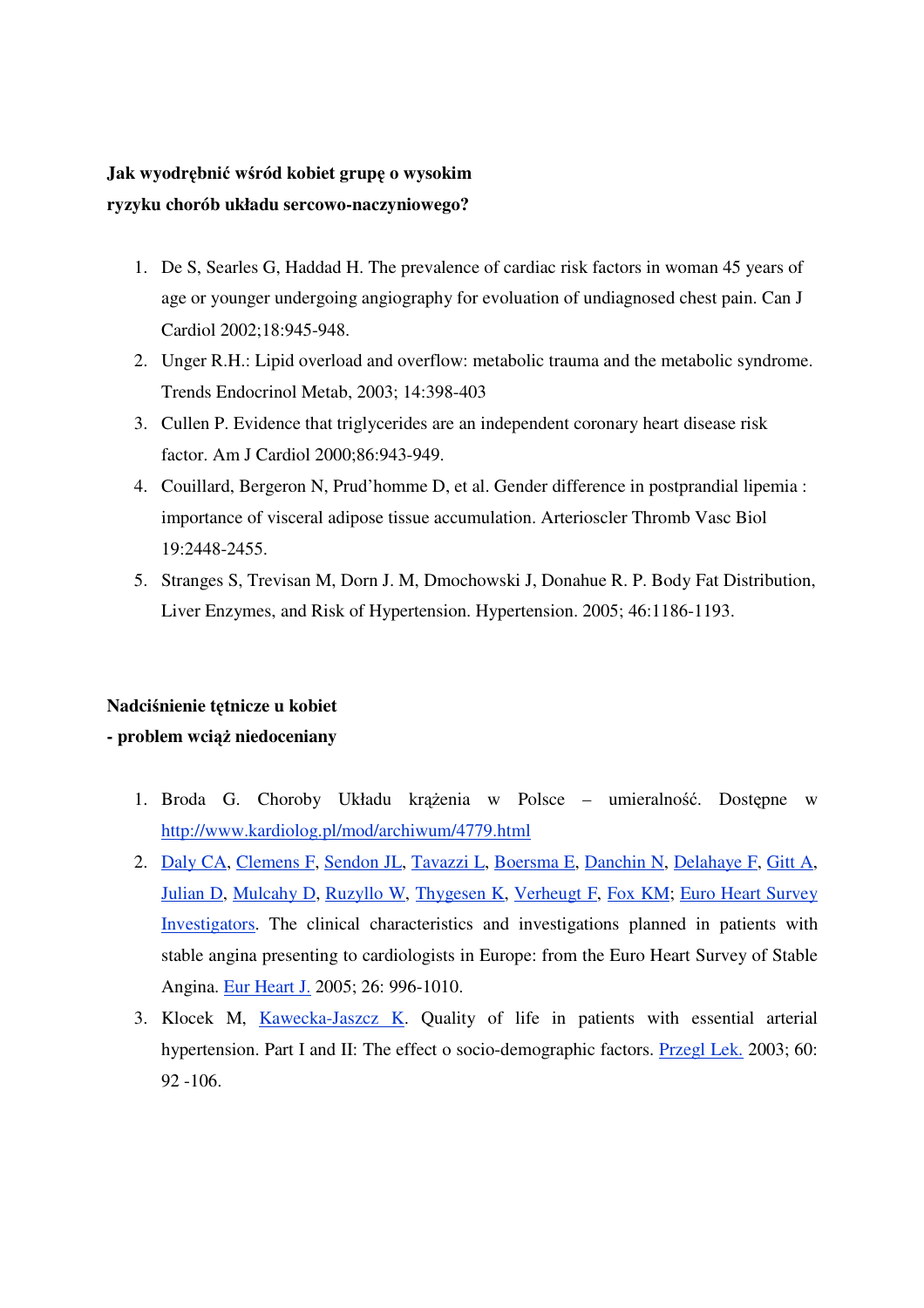- 4. Kornacewicz-Jach Z, Kossuth I, Czechowska M. Jak rozpoznać chorobę wieńcową u kobiet? Kardiol Pol 2005; 62: 294-298.
- 5. Tobiasz-Adamczyk B, Bajka J, Brzyski P. Społeczne uwarunkowania jakości życia kobiet u progu wieku starszego. Badania porównawcze. Wydawnictwo Uniwersytetu Jagiellońskiego 2004.
- 6. Tykarski A, Posadzy-Małaczyńska A, Wyrzykowski B, Kwaśniewska M, Pająk A, Tendera M, Rywik S, Broda G, Zdrojewski T. Rozpowszechnienie nadciśnienia tętniczego oraz skuteczność jego leczenia u dorosłych mieszkańców naszego kraju. Wyniki programu WOBASZ. Kardiol Pol 2005; 63; S614-S619.

#### **Cukrzyca a ryzyko sercowo-naczyniowe u kobiet**

- 1. Gu K., Cowie C.C., Harris M.J.: Diabetes and decline in hear disease mortality in US adults. JAMA, 1999, 281, 1291-7
- 2. Escobar-Morreale H.N., Villuendas G., Botella-Carretero J.I. I wsp.: Obesity, and not insulin resistance, is the major determinany serum inflammatory cardiovascular risk markers in premenopausal women. Diabetologia, 2003, 46, 625-33
- 3. Ridker P.M., Buring J.E., Cook N.R. i wsp.: C-reactive protein, the metabolic syndrome, and risk of incidens cardiovascular events: an 8-year follow-up of 14 719 initially healthy America women. Circulation, 2003, 107, 391-7
- 4. Pan X.R., Yang W.Y., Li G.W. I wsp.: Prevalence of diabetes and its risk factors in China, 1994. National Diabetes Prevention and Control Cooperative Group. Diabetes Care, 1997, 20, 1664-9
- 5. Hu F.B., Manson J.E., Stampfer M.J. I wsp.: Diet, lifestyl, and risk of type 2 diabetes mellitus in women. NEJM, 2001, 345, 790-7
- 6. Hillier T.A., Pedula K.L.: Characteristics of an adult population with newly diagnosed type 2 diabetes: the relation of obesity and age of onset. Diabetes Care 2001, 24, 1522-7
- 7. Glucose tolerance and mortality: comparison of WHO and American Diabetes Association diagnostic criteria. The DECODE Study Group. European Epidemiology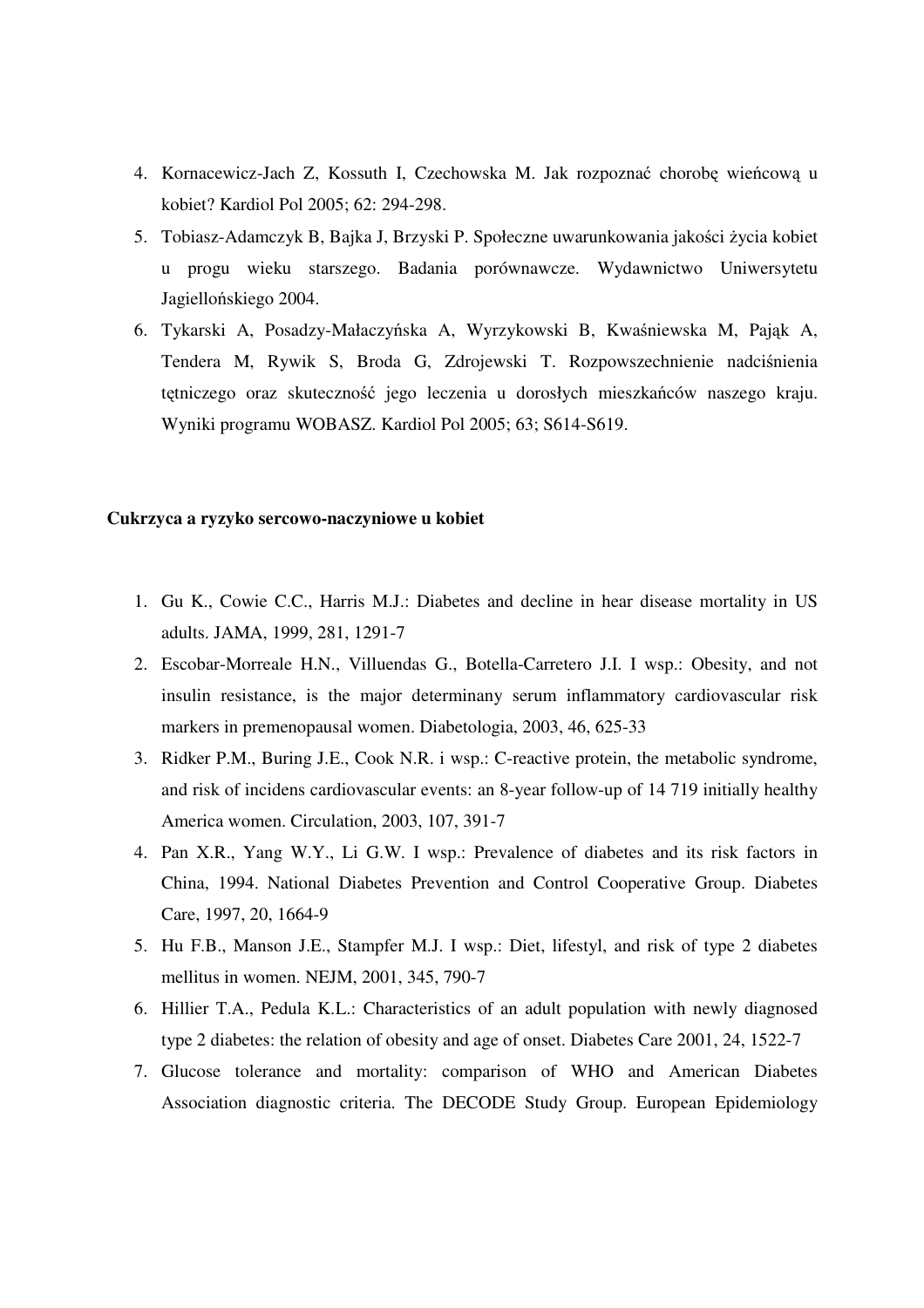Study Group. Diabetes epidemiology: collaborative analysis of diagnostic criteria in Europe. Lancet 1999, 354, 617-21.

- 8. de Vegt F., Dekker J.M., Ruhe H.G. i wsp.: Hyperglycaemia is associated with all-cause and cardiovascular mortality in the Hoorn population: the Hoorn Study. Diabetologia, 1999, 42, 926-31
- 9. Katzmarzyk P.T., Tremblay A., Petusse L.I. i wsp.: The utility of international child and adolescent overweig guidelines for predicting coronary heart disease risk factors. J.Clin.Epidemiol. 2003, 56, 456-62
- 10. Ceriello A., Motz F.: Is oxidative stress the pathogenic mechanism underlying insulin resistance, diabetes, and cardiovascular disease? The common hypothesis revisited. Atheroscler. Thromb.Vasc.Biol. 2004, 24, 816-23.
- 11. Agatson A.S.: The end of diet debates? All fats and carbs are not created equal. Cliv.Clin.J.Med. 2005, 72, 976-83
- 12. Holt R.: The new subspeciality of metabolic medicine. Diabetes Obes.Metab. 2003, 5, 356-57
- 13. Calsson S., Hammar N., Grill V. I wsp.: Alcohol consumption and the incidence of type 2 diabetes: 20-year follow-up of the Finish Twin Cohord Study. Diabetes Care, 2003, 26, 2785-90
- 14. Bandurska Stankiewicz E., Kołakowska H., Żbikowska E.: Zapadalność na inwalidztwo wzroku z powodu cukrzycy w wojewodztwie olsztynskim w latach 1990-999. Pol.Arch.Med.Wewn. 2001, 106, 839-45

#### **Udar mózgu u kobiet**

- 1. Bousser M-G. Stroke in women. Circulation 1999, 99, 463-7
- 2. Bushnell Ch, Griffin J, Newby K i wsp. Statin use and sex- specific stroke outcomes in patients with vascular disease. Stroke, 37, 1427-31
- 3. Członkowska A, Kobayashi A. Udary mózgu u starszych kobiet- czynniki ryzyka i rokowanie. Kosmos- problemy nauk biologicznych. 2003. 52, 77-82
- 4. Muller-Nordhorn J, Nolte CH, Rossnagel K i wsp. Medical management in patients following stroke and transitory ischemic attack: a comparison between men and women. Cerebrovasc. Dis. 2006, 21, 329-35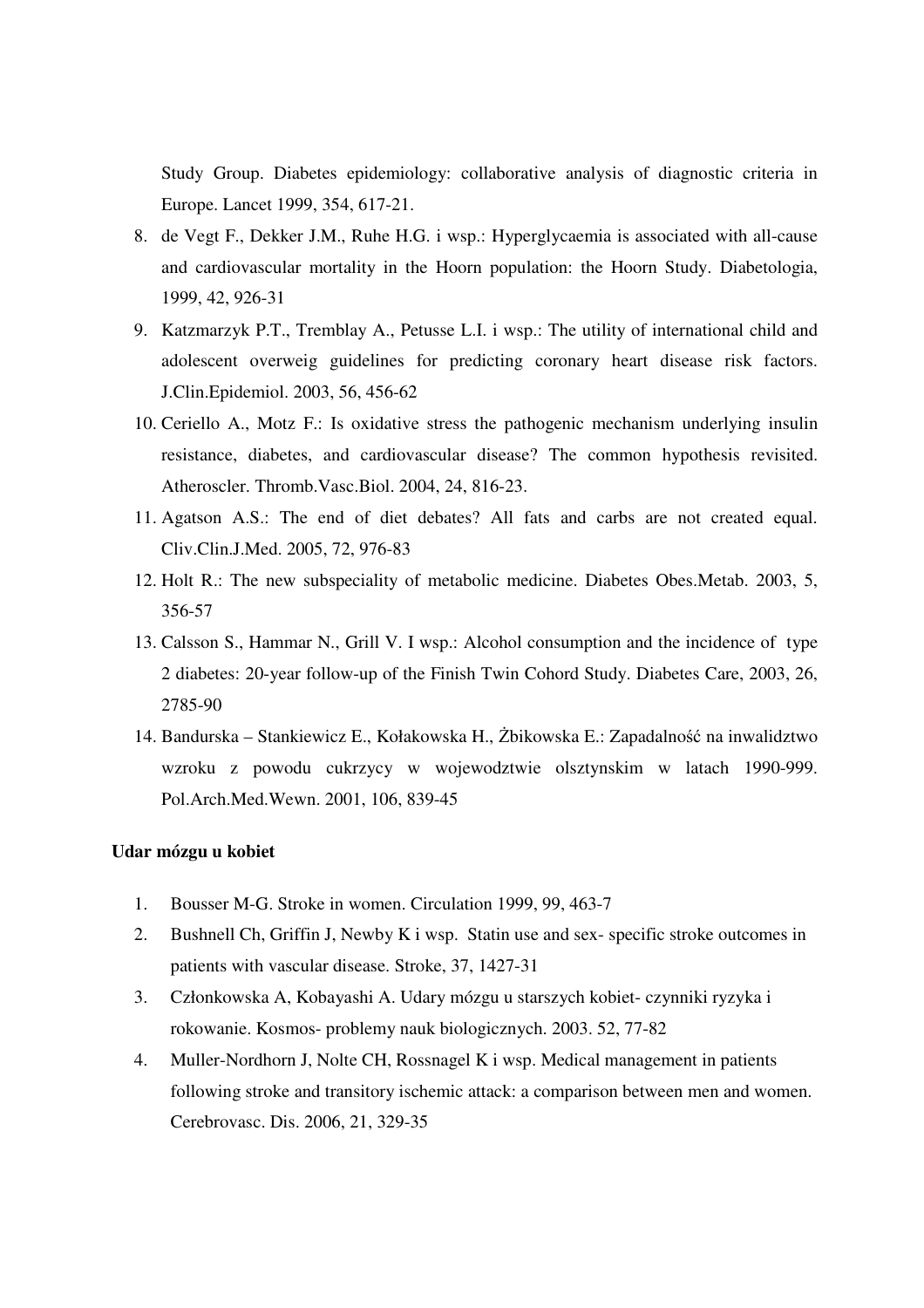- 5. Niewada M, Kobayashi A, Sandercock PAG,Kaminski B, Czlonkowska A. Influence of gender on baseline features and clinical outcomes among 17,370 patients with confirmed ischaemic stroke in the International Stroke Trial. Neuroepidemiology 2005, 24, 123-8
- 6. Ridker PM, Cook NR, Lee I-M i wsp. A randomized trial of low- dose aspirin in the primary prevention of cardiovascular disease in women. New Engl J Med. 2005, 352, 1293-1304
- 7. Wiszniewska M, Kobayashi A, Milewska D, Szych Z, Członkowska A. Róznice pomiędzy czynnikami ryzyka u mężczyzn i kobiet z udarem niedokrwoennym mózgu w różnym wieku. Postępy Psychiatrii i Neurologii 2006, 15, 7-10
- 8. Wiszniewska M, Kobayashi A, Milewska D, Szych Z, Członkowska A.Czy przebieg oraz następstwa udaru niedokrwoennego mózgu są różne u kobiet i mężczyzn w zależnosci od wieku?. Postępy Psychiatrii i Neurologii 2006, 15, 11-15

### **Odr**ę**bno**ś**ci diagnostyki choroby wie**ń**cowej u kobiet**

- 1. Reunanen A, Suhonen O, Aromaa A, Knekt P, Pyorala K. Incidence of different manifestations of coronary heart disease in middle-aged Finnish men and women. Acta Med Scand 1985, 218, 19-26
- 2. Lerner DJ, Kannel WB. Patterns of coronary heart disease morbidity and mortality in the sexes: a 26-year follow-up of the Framingham population. Am Heart J 1986, 111, 383- 390
- 3. Diamond GA, Forrester JS. Analysis of probability as an aid in the clinical diagnosis of coronary artery disease. N Engl J Med, 1979, 300,1350-1358.
- 4. Chaitman BR, Bourassa MG, Davis K, Rogers WJ, Tyras DH, Berger R i wsp. Angiographic prevalence of high-risk coronary artery disease in patient subsets (CASS). Circulation 1981,64, 360-367
- 5. Lewandowski M, Szwed H, Kowalik I, Sadowski Z, Gąsior Z, Gackowski A i wsp. Wartość diagnostyczna spoczynkowego badania elektrokardiograficznego w rozpoznawaniu stabilnej choroby wieńcowej. Pol Arch Med Wew, 1999, 101, 403-411.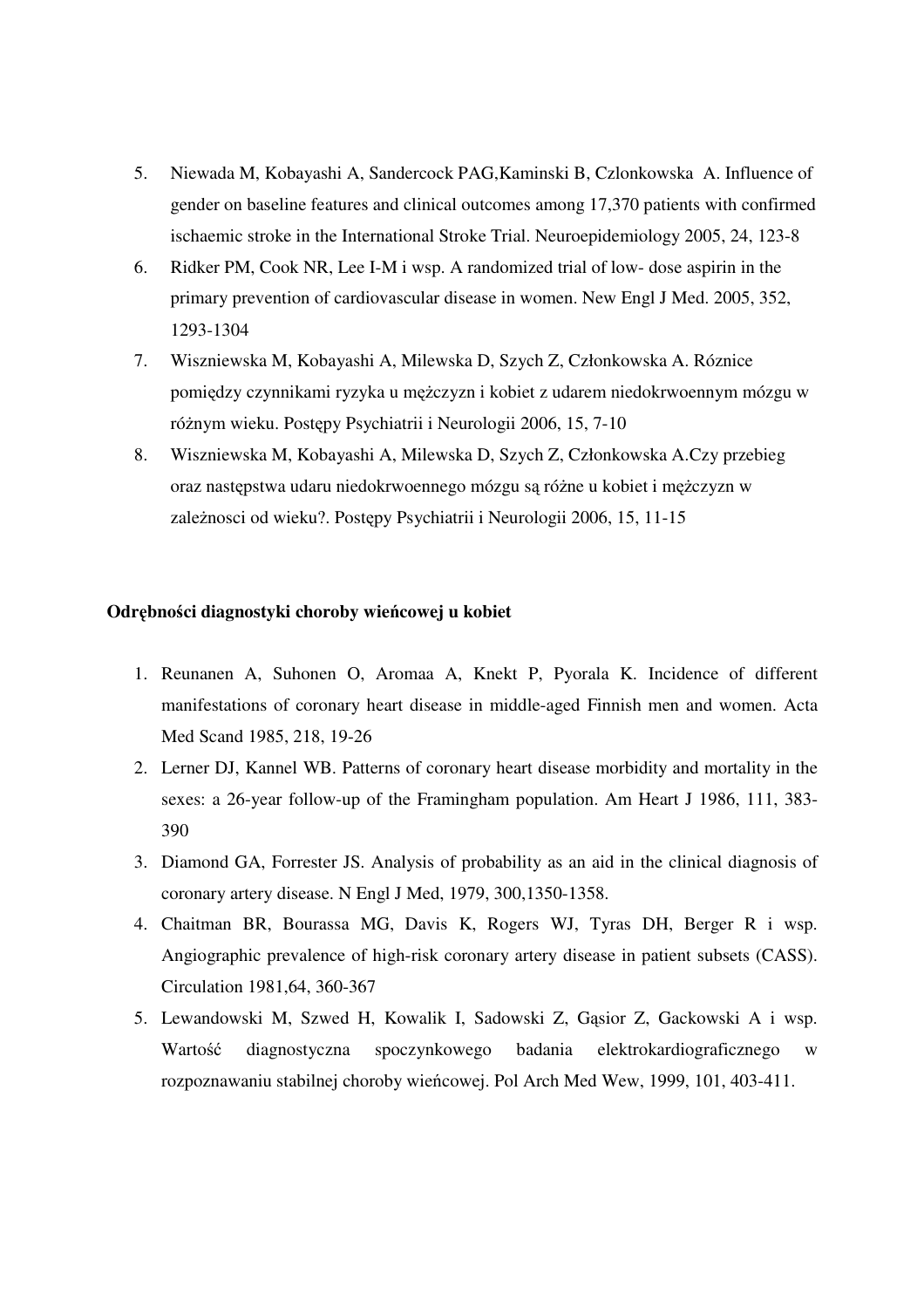- 6. Gibbons RJ, Balady GJ, Bricker JT, Chaitman BR, Flether GF, Froeliher VF i wsp. ACC/AHA 202 guideline update for exercise testing: summary article. A report of the American College of Cardiology/American Heart Association Task Force on Practice Guidelines. J Am Coll Cardiol 2002,40,1531-1540
- 7. Osbakken MD, Okada RD, Boucher CA, Strauss HW, Pohost GM. Comparison of exercise perfusion and ventricular function imaging: an analysis of factors affecting the diagnostic accuracy of each technique. J Am Coll Cardiol 1984, 3, 272-283
- 8. Guidelines of the management of stable angina pectoris: executive summary. The task force of the management of stable angina pectoris of the European Society of Cardiology. Europ Heart J 2006, 27,1341-1381
- 9. Alexander KP, Shaw LJ, Delong ER, Mark DB, Peterson ED. Value of exercise treadmill testing in women. J Am Coll Cardiol, 1998, 32, 1657-1664

#### **Leczenie interwencyjne choroby niedokrwiennej serca u kobiet**

- 1. Stramba-Badiale M., Priori SG., Collins P., et al.: Cardiovascular diseases in woman: a statement from the policy conference of the European Society of Cardiology. Eur. Heart Journal 2006;27:994-1005
- 2. Dwyer BK., Taylor L., Fuller A., et al.: Percutaneous transluminal coronary angioplasty and stent placement in pregnancy. Obstet Gynecol 2005; 106: 1162-1164
- 3. James AH., Jamison MG., Biswas MS., et al.: Acute myocardial infarction in pregnancy. A United States population – based study. Circulation 2006;113:1564-1571.
- 4. Lansky AJ., Pietras C., Costa RA., et al.: Gender Differences in Outcomes After Primary Angioplasty Versus Primary Stenting With and Without Abciximab for Acute Myocardial Infarction. Results of the Controlled Abciximab and Device Investigation to Lower Late Angioplasty Complications (**CADILLAC**) Trial. Circulation 2005;111:1611-1618
- 5. 2006 Heart and Stroke Statistics For Women American Heart Association Heart Disease and Stroke Statistics — 2006 Update. http://www.americanheart.org/presenter.jhtml?identifier=3037185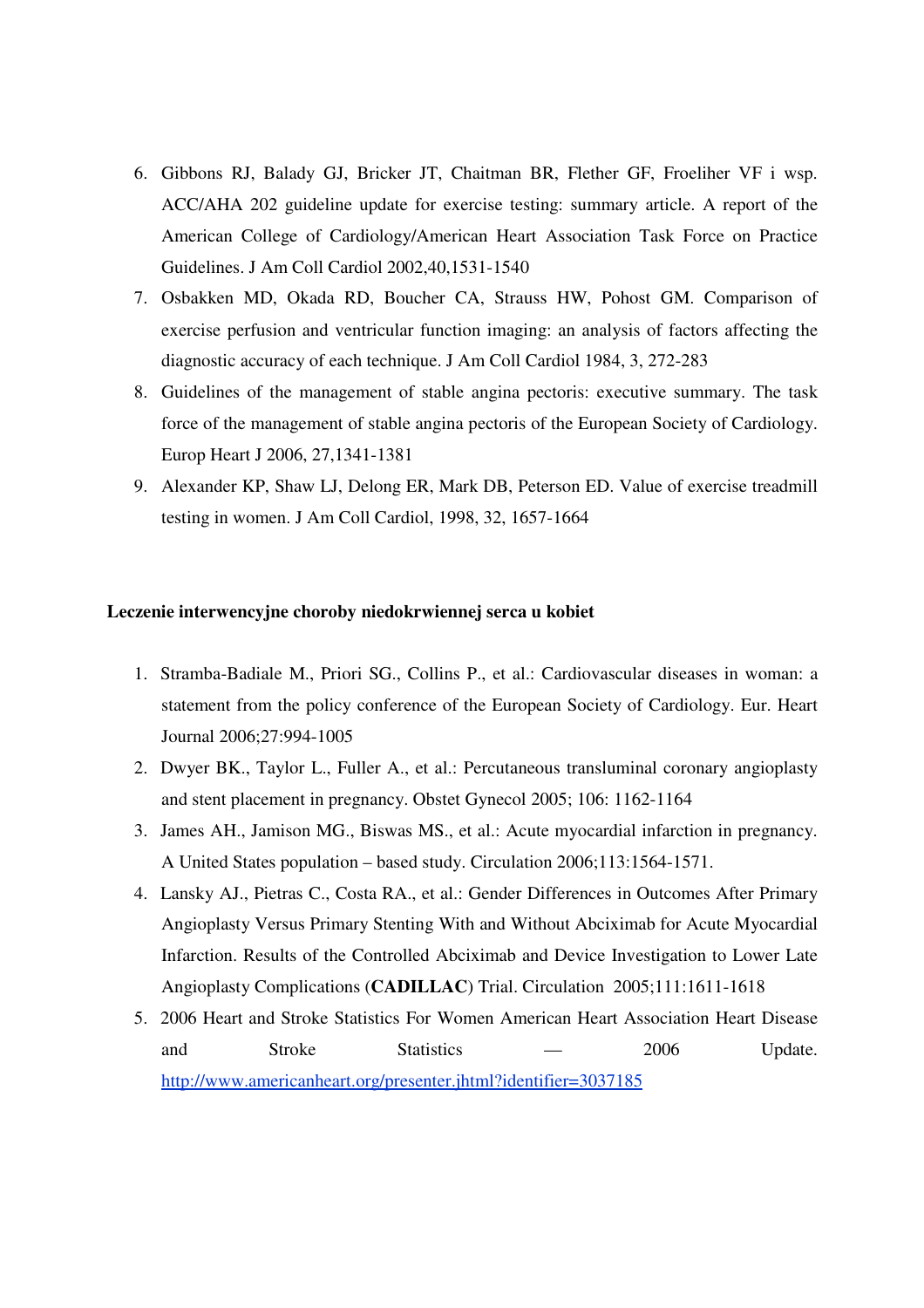- 6. Lansky AJ., Hochman JS., Ward PA., et al.: Percutaneous Coronary Intervention and Adjunctive Pharmacotherapy in Women A Statement for Healthcare Professionals From the American Heart Association (Circulation. 2005;111:940-953.)
- 7. Jacobs AK.: Women, Ischemic Heart Disease, Revascularization, and the Gender Gap What Are We Missing? JACC, 2006:47:63S-65S
- 8. Ardissino D., Cavallini C., Bramucci E., et al.: Sirolimus-Eluting vs Uncoated Stents for Prevention of Restenosis in Small Coronary Arteries: A Randomized Trial. JAMA. 2004 292:2727-2734.
- 9. Chauhan MS., Ho KKL., Baim DS., et al.: Effect of gender on in-hospital and one-year outcomes after contemporary coronary artery stenting. Am J Cardiol. 2005;95:101-104.

## **Operacje pomostowania t**ę**tnic wie**ń**cowych u kobiet**

- 1. Mickleborough L.L., Tagaki Y., Maruyama H. i wsp.: Is sex a factor in determining operative risk for aortocoronary bypass graft surgery? Circulation 1995; 92 (supl. II): 80– 84.
- 2. Koch C.G., Khandwala F., Nussmeier N., Blackstone E.H.: Gender and outcomes after coronary artery bypass grafting: a propensity-matched comparison. J. Thorac. Cardiovsc. Surg. 2003; 126; 2032–2043.
- 3. Blankstein R., Ward R.P., Arnsdorf M. i wsp.: Female gender is an independent predictor of operative mortality after coronary artery bypass graft surgery: contemporary analysis of 31 midwestern hospitals. Circulation 2005; 112: I323–I327.
- *4.* Nussmeier N.A.: Are women different from men in ways that matter? Maybe. J. Thorac. Cardiovasc. Surg. 2006; 131: 264–265.
- *5.* Toumpoulis I.K., Anagnostopoulos C.E., Balaram S.K. i wsp.: Assessment of independent predictors for long-term morality between women and men after coronary artery bypass grafting: Are women different from men? J. Thorac. Cardiovasc. Surg. 2006; 131: 343– 351.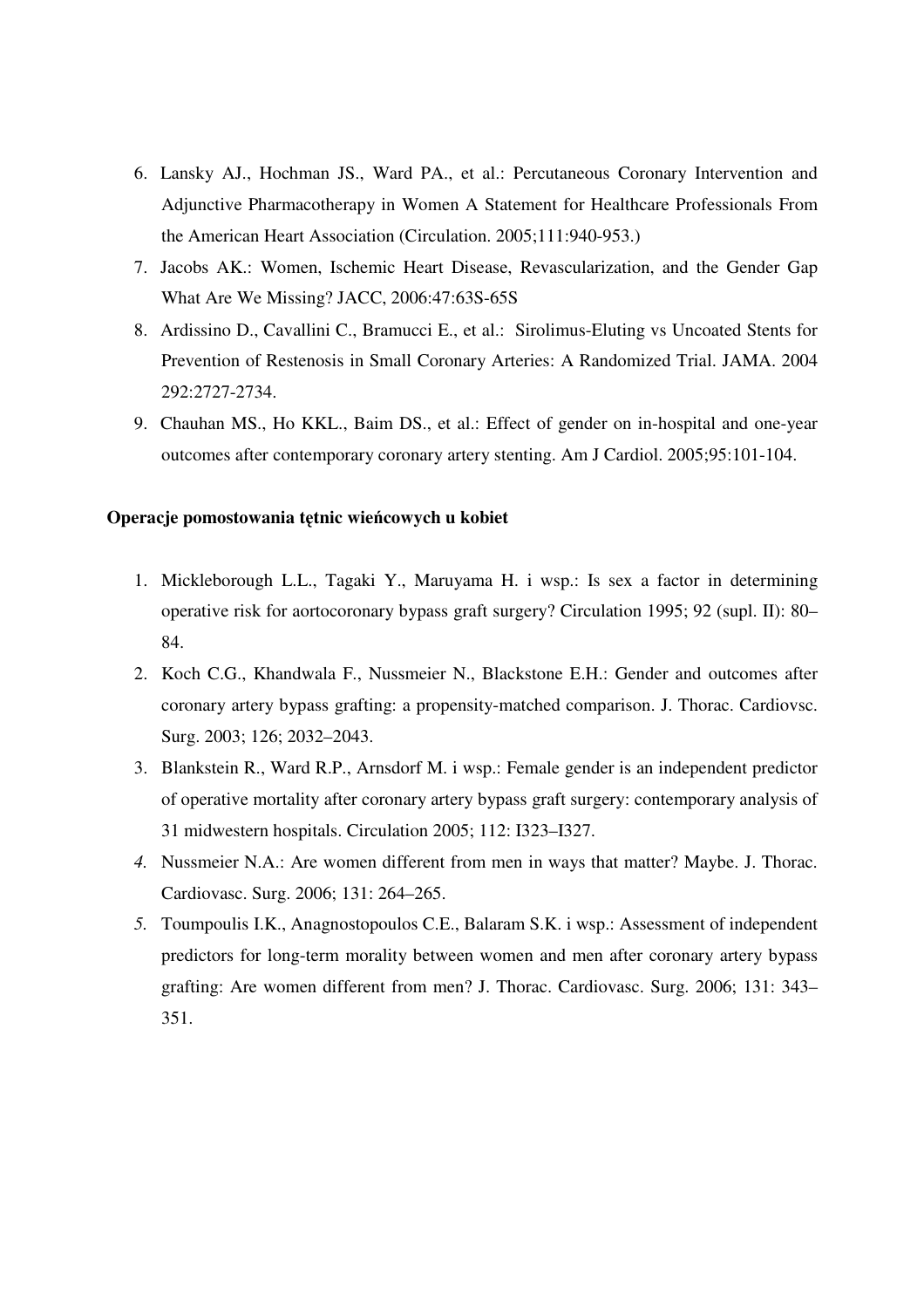# **Hormonalna terapia zast**ę**pcza a ryzyko chorób układu kr**ąż**enia** - **Punkt widzenia kardiologa**

- 1. Grodstein F., Stampfer M.J., Manson J.E. i wsp.: Postmenopausal estrogen and progestin use and the risk of cardiovascular disease. N. Engl. J. Med. 1996; 335: 453–461.
- 2. Hulley S., Grady D., Bush T. i wsp.: Randomized trials of estrogen plus progestin for secondary prevention of coronary heart disease in postmenopausal women. JAMA 1998; 280: 605–613.
- 3. Writing Group for the Women's Health Initiative Investigators. Risks and benefits of estrogen plus progestin in healthy postmenopausal women: principal results from the Women's Health Initiative randomized controlled trial. JAMA 2005; 288: 321–233.
- 4. The Women's Health initiative Steering Committee. Effects of conjugated equine estrogen in postmenopausal women with hysterectomy: the Women's Health Initiative randomized controlled trial. JAMA 2004; 291: 1701-1712.
- 5. Hodis H.N., Mack W.J., Lobo R.A. i wsp., the Estrogen in the Prevention Atherosclerosis Trial Research Group: Estrogen in the Prevention of Atherosclerosis. A randomized, double-blind, placebo-controlled trial. Ann. Intern. Med. 2001; 135: 939–953.
- 6. Mosca L., Appel L.J., Benjamin E.J. i wsp.: Evidence-based guidelines for cardiovascular disease prevention in women. Circulation 2004; 109: 672–693.
- 7. Raggi P., Callister T.Q., Cooil B. i wsp.: Identification of patients at increased risk of first unheralded acute myocardial infarction by electron-beam computed tomography. Circulation 2000; 1001: 850–855.
- 8. Lobo R.A.: Evaluation of cardiovascular events rates with hormone therapy in healthy, early postmenopausal women: results from 2 large clinical trials. Arch. Intern. Med. 2004; 164: 482–484.
- 9. Byington R.P., Furberg C.D., Herringtoen D.M. i wsp.: Effects of estrogen plus progestin on progression of carotid atherosclerosis in postmenopausal women with heart disease: HERS B-mode substudy. Atherioscler. Thromb. Vasc. Biol. 2005; 22: 1692–1697.
- 10. Clarkson T.B.: Progestogens and cardiovascular disease. A critical review. J. Reprod. Med. 1999; 44: 180–184.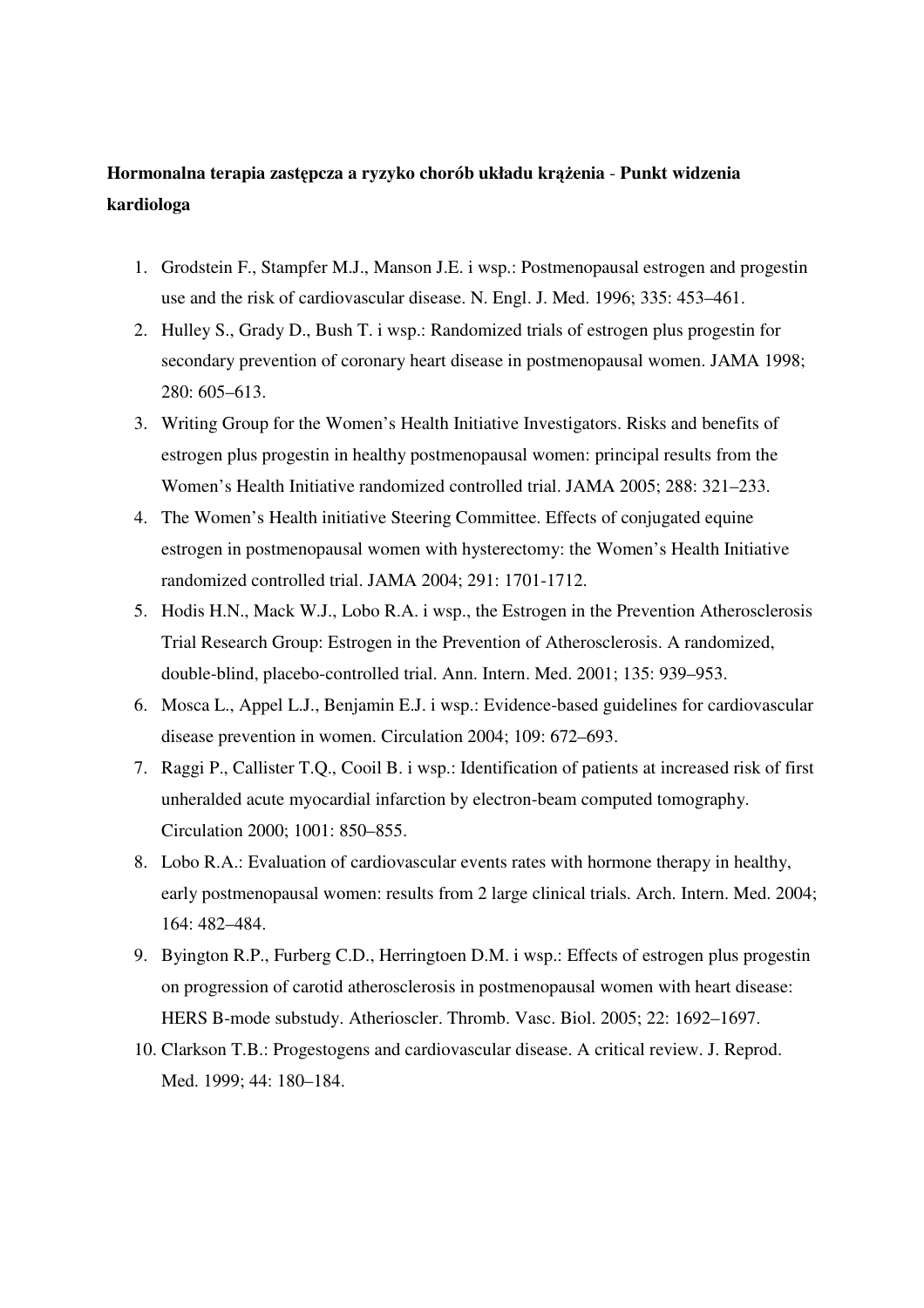11. Reuben D.B., Palla S.L., Hu P. i wsp.: Progestin affects mechanism of estrogen-induced C-reative protein stimulation. Am. J. Med. 2006; 119: 167.e1–167.e8

# **Hormonalna terapia zast**ę**pcza a ryzyko chorób układu kr**ąż**enia** - **Punkt widzenia ginekologa**

- 1. Vehkavaara S, Silveira A, Hakala-Ala-Pietila T, et al. Effects of Oral and Transdermal Estrogen Replacement Therapy on Markers of Coagulation, Fibrinolysis, Inflammation and Serum Lipids and Lipoproteins in Postmenopausal Women. Thromb Haemost 2001; 85: 619-25.
- 2. Hoibraaten E, Qvigstad E, Andersen TO, et al. The Effect of Hormone Replacement Therapy (HRT) on Hemostatic Variables in Women with Previous Venous Thromboembolism - Results from a Randomized, Double-Blind, Clinical Trial. Thromb Haemost 2001; 85: 775-81.
- 3. Stachowiak G, Połać I, Stefańczyk L, Jędrzejczyk S, Pertyński T. Increased risk of venous thromboembolism during estrogen-progestin hormone replacement therapy in lower limb varicose vein women. Sing J Obstet Gynaecol 2003; 34: 27-33.
- 4. Daly E, Vessey MP, Hawking MM, et al. Risk of venous thromboembolism in users of hormone replacement therapy. Lancet 1996; 348: 977-80.
- 5. Grodstein F, Manson JE, Stanpfer MJ. Hormone therapy and coronary heart disease: the role of time since menopause and age at hormone initiation. J Womens Health 2006; 15: 35-44.
- 6. van Baal WM, Emeis JJ, Kenemans P, et al. Short-term hormone replacement therapy: reduced plasma levels of soluble adhesion molecules. Eur J Clin Invest 1999; 29: 913-21.
- 7. Hulley S, Grady D, Bush T, et al, for the Heart and Estrogen/Progestin Replacement Study (HERS) Research Group. Randomized trial of estrogen plus progestin for secondary prevention of coronary heart disease in postmenopausal women. JAMA 1998; 280: 605-13.
- 8. Larkin M. Ups and downs for HRT and heart disease. Lancet 2000; 355: 1338.